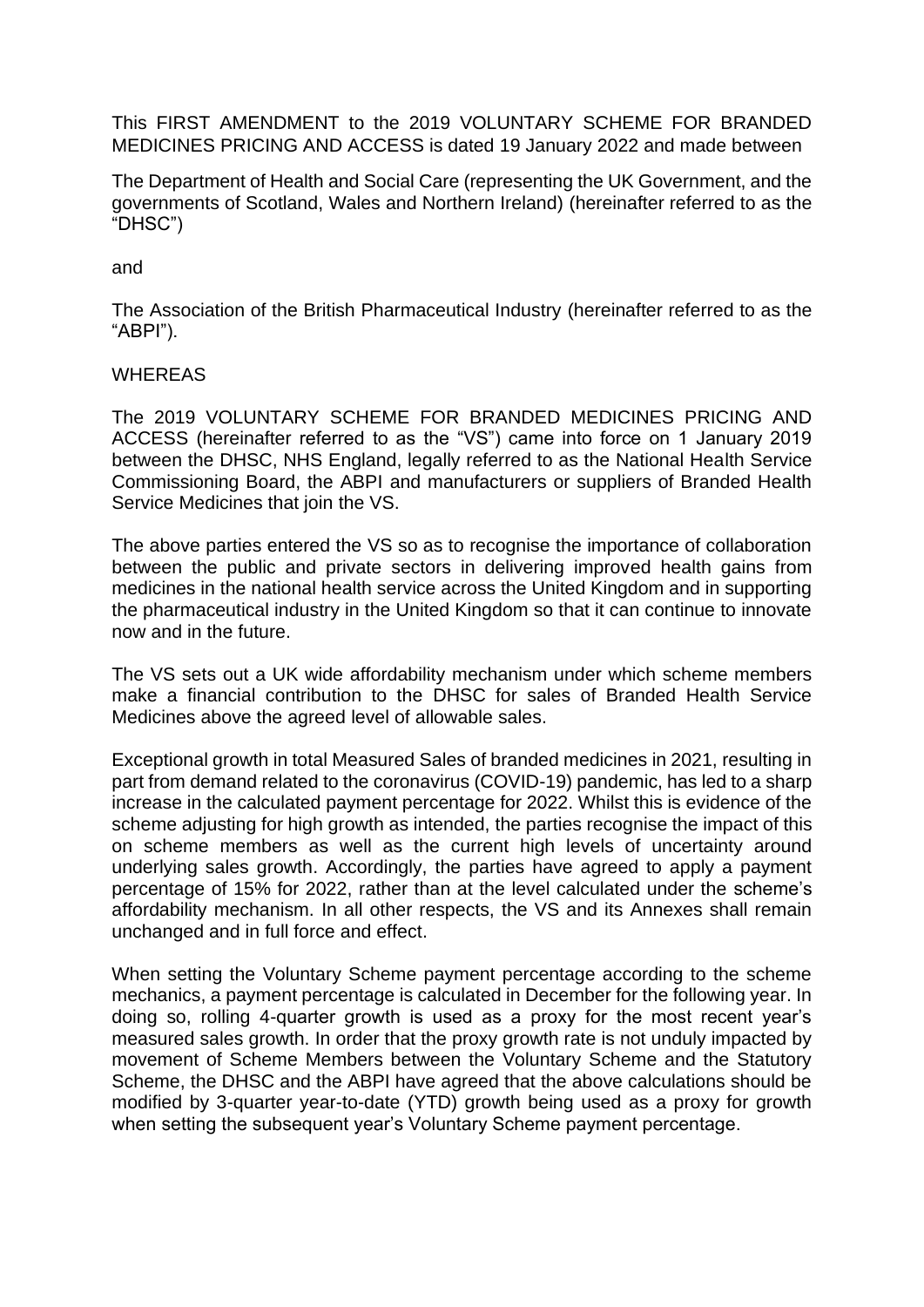By paragraph 2.7 of the VS, the provisions thereof may only be amended by the mutual written agreement of the DHSC and the ABPI.

The DHSC and the ABPI have therefore agreed that the provisions of the VS shall be amended as follows with effect from the date on which the last to sign of the DHSC and the ABPI signed this First Amendment:

## **Annex 4**

1. Paragraph 31 of Annex 4 shall be deleted in its entirety and shall be replaced by the following:

"In each year of the Voluntary Scheme, initial outturn of Measured Sales is calculated following the close of the third quarter of that calendar year. The initial outturn consists of actual Measured Sales for the nine months ending in September versus the same period the previous year. This is in order that the adjustments can be calculated and set in advance of the following calendar year. The only exception to this is in setting the 2021 Payment Percentage in November 2020 which is based on October 2019 to September 2020 versus October 2018 to September 2019. For all years, once the Audited and de-facto Audited Annual Sales Reports have been received, the outturn growth rate of Measured Sales will be calculated by comparing the twelve months 1 January to 31 December with the twelve months in the year previous."

2. The following changes shall be made to Table 2: Timing of Adjustments (hereinafter referred to as the "Table") in paragraph 38 of Annex 4: Calculation of Adjustments to Profile of Payments to the VS:

- (a) In the first of the three rows in the Table in which the entry in the first column ("Outturn Year") is "Year 3 (2021)", in each of the second, third and fourth columns (headed respectively, "Voluntary Scheme Measured Sales", "Statutory Scheme Measured Sales" and "Parallel Import Sales") the figure "12" shall be replaced by the figure "9".
- (b) In the first of the three rows in the Table in which the entry in the first column ("Outturn Year") is "Year 4 (2022)", in each of the second, third and fourth columns (headed respectively, "Voluntary Scheme Measured Sales", "Statutory Scheme Measured Sales" and "Parallel Import Sales") the figure "12" shall be replaced by the figure "9".
- (c) In the first of the three rows in the Table in which the entry in the first column ("Outturn Year") is "Year 5 (2023)", in each of the second, third and fourth columns (headed respectively, "Voluntary Scheme Measured Sales", "Statutory Scheme Measured Sales" and "Parallel Import Sales") the figure "12" shall be replaced by the figure "9".

3. In the first sentence of paragraph 45 of Annex 4, the words ",for the 12 months" shall be deleted.

## **Annex 5**

4. The first sentence of Paragraph 58 of Annex 5 shall be deleted and replaced with: